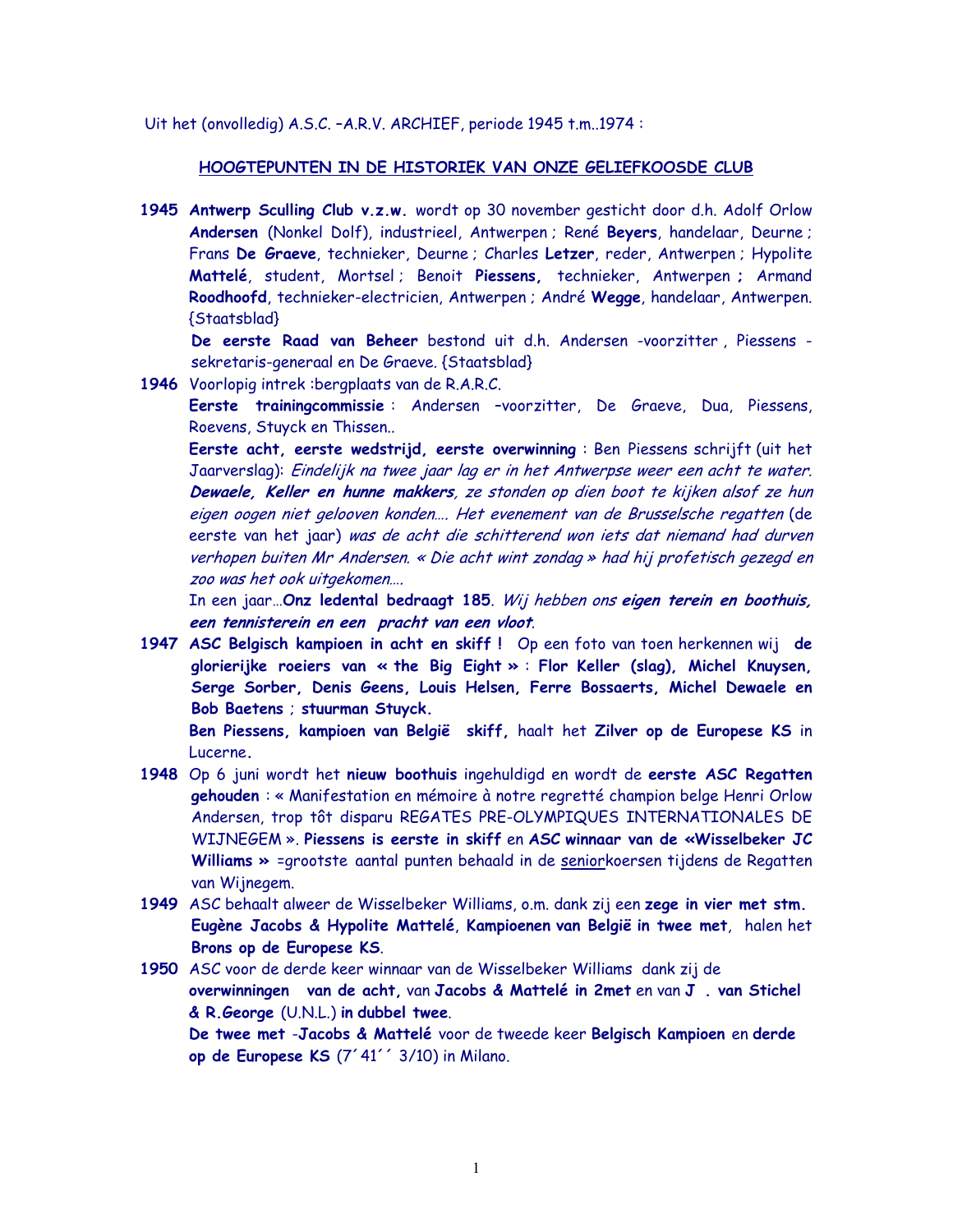- 1951 Onze 2met wint in Brussel (Royal) en in Wijnegem; onze 4met (aan de slag Leo Baetens) wint in Brussel. De pair oar Michel Knuysen en Robert Baetens, getraind door Charles Dua, worden kampioen van België en halen het Goud op de Europese KS in Macon.
- 1952 45ième Journée des Fondateurs S.N.Basse Seine (Paris): ASC winnaar in pair oar sen. (Knuysen-Baetens R.), dubbel twee sen. (Van Stichel-George) en 8 sen.

Intern. Regatten van Wijnegem: ASC wint in pair oar sen., 4met bgl., 8 kad. Henley Royal Regatta, juni 52: de gemengde dubbel twee - Jos Van Stichel (ASC) en Robert George (U.N.Liège), getraind door A.O.Andersen, wint de Challenge Cup.

Olympische Spelen te Helsinki : de Belgische (ASC) pair oar -Michel Knuysen en Robert Baetens, getraind door Charles Dua verovert de Zilveren medaille.

1953 ASC Raad van Beheer: voorzitter Andersen, ondervoorz, Dua en Lamberechts, sekretaris Charles Van de Putte. (Dh Van de Putte is ook Algemene Sekretaris van het Vierlandenwedstrijd KBBRcomité)

ASC organiseert haar eerste Golden Oar, een voorseizoense internationale roeiwedstrijd voor achten met als winnaars de seniors van Beeringen R.C. en op de 2de plaats de seniors van ASC (met Knuysen aan de slag).

Het eerste naoorlogse 4-landenwedstrijd (B, CH, F& I) heeft plaats in Wijnegem en gebruikt de ASC faciliteiten: Belgiê verovert de eerste plaats dank zij o.m. de overwinningen van de ASC pair oar Knuysen-Batens, de nieuwe ASC 2met Verhoeven-Van Thillo en de 2de plaats van de gemengde dubbel twee Van Stichel-George. Andere Belgische winnaars zijn SRNA in four oar en de Oostendenaar Steenacker in skiff.

Op de Europese KS halen onze Belgische kampioenen in pair oar het Zilver terwijl onze 2met en de gemengde ASC-UNL dubbel twee het Brons verdienen.

Bij de kadetten komt Walter Heirstraeten gemakkelijk als eerste aan in de XXe Cross des Rameurs in Brussel, terwijl in Brugge de acht samengesteld uit Steenacker, Van Thielen, Jacobs, Croes, Denie, Vervisch, Coreels (?) en X als eerste op 4 aankomt in 5'5''6/10.

1954 Onze roeiers behalen 35 eerste prijzen en 5 nationale senior titels (waarvan twee in gemengde ploegen)

Op de Europese KS in Zurich haalt onze 2met Verhoeven-Van Thillo de Bronzen medaille

1955 Nieuw ASC bestuur: voorz. Lamberechts, ondervoorz. Dua, sekr. Schrijvers, penningm. Stassen, materiaal W. de Beldowski, trainingcomm De Wulf. Dhr A.O. Andersen wordt « Stichter & Erevoorzitter van Verdienste ».

In Terdonck overwinning van de gemengde senior acht ASC-SRNA (met de de ASC-ers Knuysen, Baetens gebr., Van Dooren & Van Thillo)

In Wijnegem overwint ASC in pair oar, four oar en 4met sen.

Op de Europese KS in Gent halen onze onvermoeibare Kampioenen Michel en Bob weer Zilver in pair oar in 7'00' 4/10. De Russen zijn nipt eerst in 6'59' 1/10.

1956 W. Beldowski wordt voorzitter. De Graeve materiaalbestuurder. 2maal succes voor onze 2met sen. Vermeulen-Van Thillo nl. in Terdonck en Wijnegem.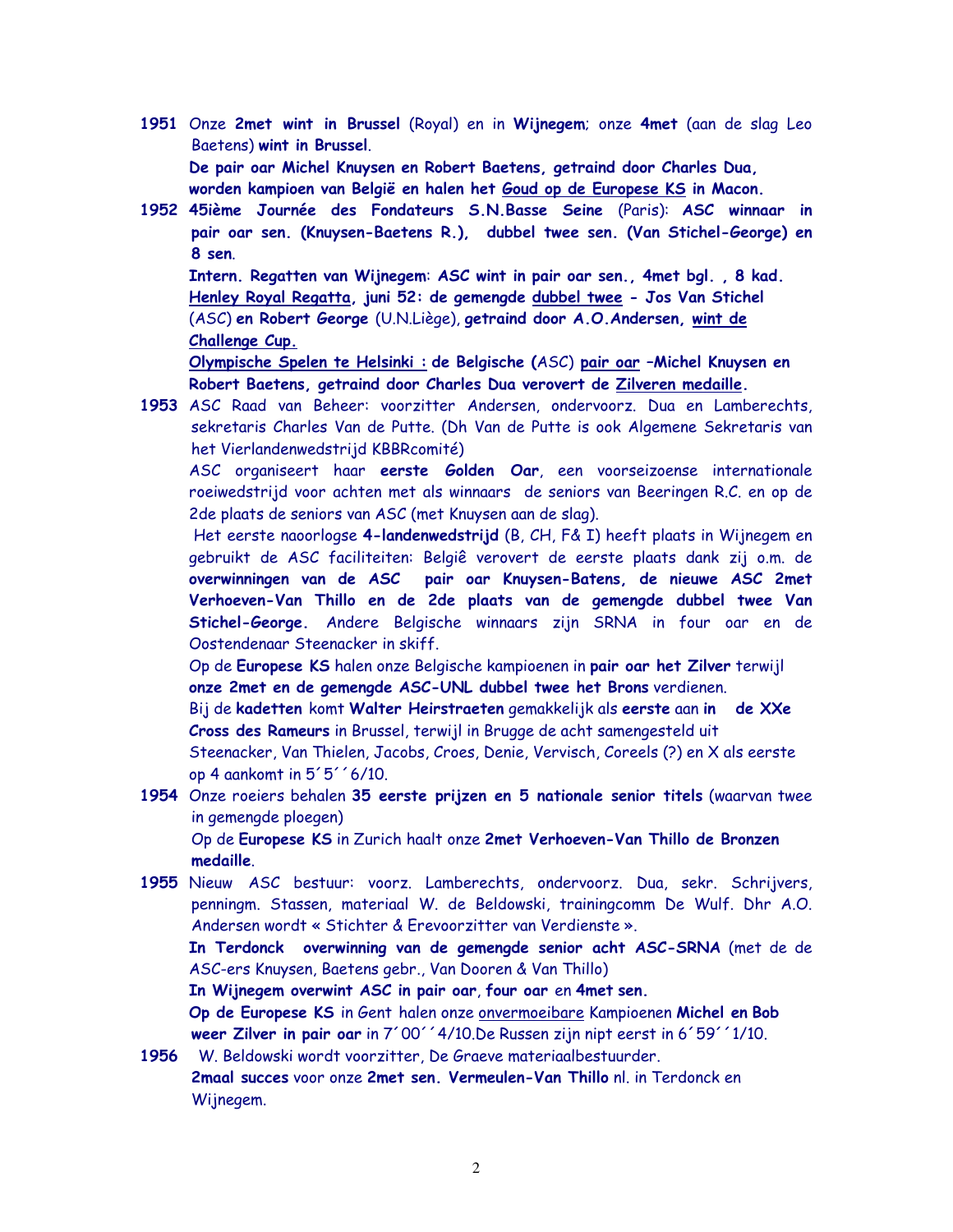Laatste deelname van Michel en Bob aan de Europese KS waar zij in alle glorie hun 4de Europese medaille-het Brons-halen.

1962 Eerste succesvolle deelname van de ASC ladies aan de Kampioenschappen van België: Maria Pelser & Renée Bodart-Leyniers, getraind door Louis Helsen, veroveren de titel in dubbel twee dames.

In Brugge arriveert ons acht beginnelingen (Verhulst, Van Thielen, Jacobs, Croes E., Denie, Vervisch, Croes M.en X)- als eerste op 4.

- 1963 Dit jaar hadden we het genoegen met onze junior Jos Paesen weer op een goeie skiffeur te kunnen tellen. Jos haalt 2 overwinningen: in Gent is hij eerst op 5; de dag van de Belgische KS haalt een Ereprijs.
- 1964 Charles Dua wordt voorzitter, L.Helsen ondervoorz., de viertalige C.Lauwerijs sekretaris, ir.S.Sorber penningm., Bob Baetens trainingbest. en F.Bossaerts materiaalbest.

Tijdens de Internationale Regatten van Douai (F) zijn onze juniors eerst in 3 koersen: Jos Paesen in skiff alle categorieën (8 deelnemers), Roosen, Verhulst, Luyckx & Wagendorp in 4met en de ploeg van D.Roosen in acht.

- 1965 De "Antwerpse Entente" ASC-SRNA wordt gesticht.
- 1966 De Golden Oar wordt gewonnen door de senior/Elites van de Antwerpse Entente (Lenders D., Lenders J., Paesen L., Van Herck W., Van Herendael, Coppens W., Schollen & Wagendorp / stuurm. Libotte) in 21'36'5'/10 (record = 20'42''10) NB: dit jaar zonder buitenlandse deelneming.
- 1968 een gemengde Belgische vier met De Weert en Croes winnaar in Orio tijdens de match Spanje - België.
- 1969 Dua blijft voorzitter, Bob Baetens wordt dienstdoende voorzitter en Sorber wordt ondervoorz, naast Helsen.

In een palmares uitgegeven door de Club in 1971 leest men dat in 1969: 1. een gemengde acht ASC-SRNA-RARC-KRV Gent de Golden Oar wint met een nieuw recordtijd (van ?); 2. ASC de Kampioenschappen van België haalt in respectievelijk skiff, twee, vier en acht (geen details want geen dossiers voorhanden).

- 1970 en 1971 worden uitstekende jaren voor Antwerp Sculling Club Bob Baetens wordt voorzitter en naast hem is het nieuw bestuur als volgt samengesteld: S.Sorber en L.Helsen ondervoorz., Fl.Caers sekr., Gerda Masure adj.sekr., J.Rosa penningmeester, F.Bossaerts materiaalbest. en Werner Masure captain-afgevaardigde van de roeiers.
	- In 1970 overwinnen onze roeiers in
	- de Grote Winterhandicap Brussel : de 4met Elites (Masure, De Decker, Stordiau, Van Herendael /stm D.Caers)
	- Gent (S.N.): de four oar Elites (zelfde basisploeg)
	- Maubray (F): de gemengde 8 ASC-Sport Gent-Zeemacht
	- de Beker van Vlaanderen : de 4met en 8 Elites
	- de Belgische KS : de 8 en 4met Elites
	- In 1971 winnen in
	- Oostende : de 4met jun. B
	- Brussel: de 4met en 8 Elites en 4met jun. B (eerste op12!)
	- de Beker van Vlaanderen : zelfde drie ploegen + de four oar Elites
	- Kassel (D): de 4met Elites (Masure, Stordiau, Jordaens en Van Herendael)